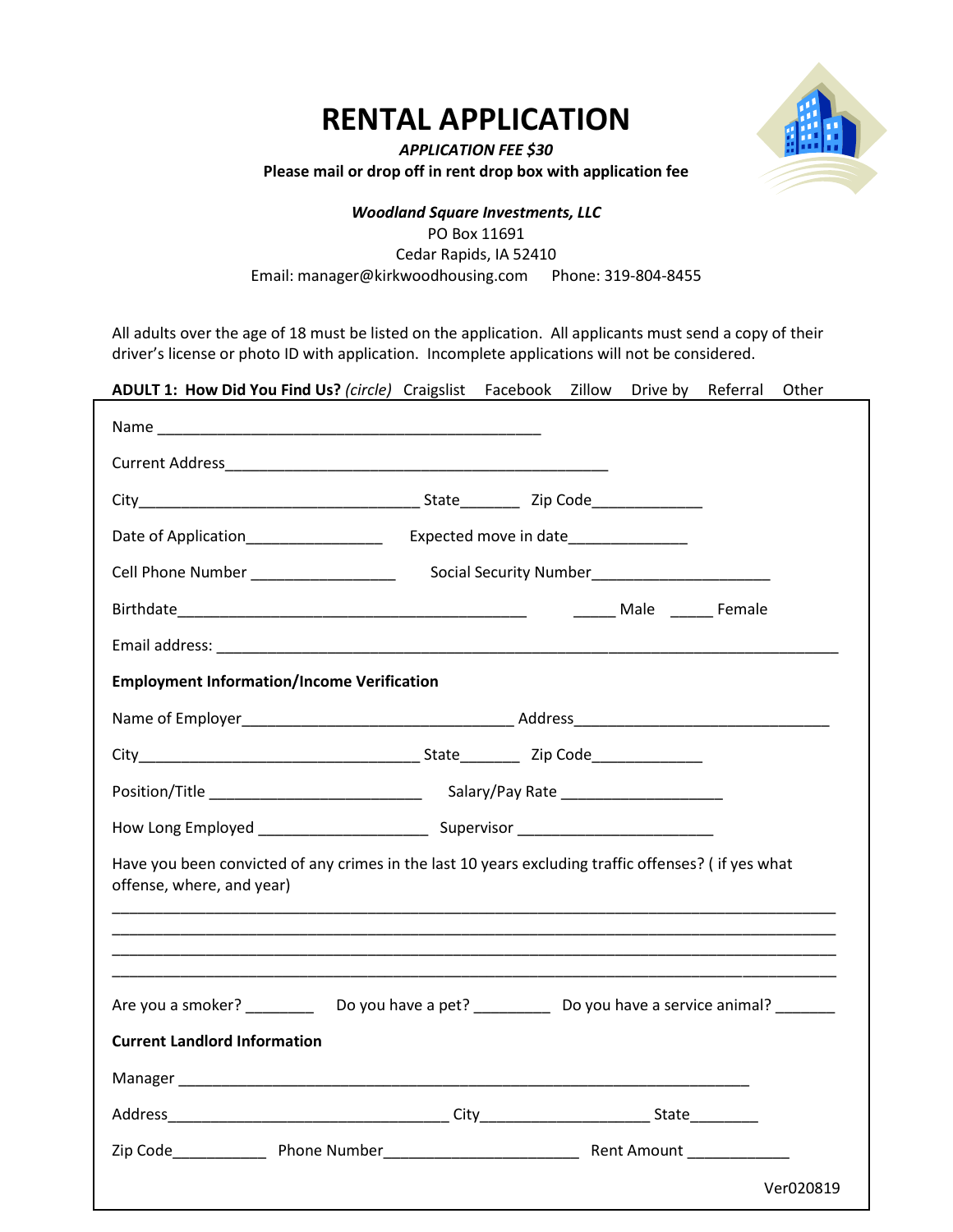| <b>ADULT</b> |
|--------------|
|--------------|

| ADULT 2:                                                                                                                         |  |                                |  |  |  |  |
|----------------------------------------------------------------------------------------------------------------------------------|--|--------------------------------|--|--|--|--|
|                                                                                                                                  |  |                                |  |  |  |  |
|                                                                                                                                  |  |                                |  |  |  |  |
|                                                                                                                                  |  |                                |  |  |  |  |
|                                                                                                                                  |  |                                |  |  |  |  |
| Cell Phone Number __________________                                                                                             |  |                                |  |  |  |  |
|                                                                                                                                  |  |                                |  |  |  |  |
|                                                                                                                                  |  |                                |  |  |  |  |
| <b>Employment Information/Income Verification</b>                                                                                |  |                                |  |  |  |  |
|                                                                                                                                  |  |                                |  |  |  |  |
|                                                                                                                                  |  |                                |  |  |  |  |
|                                                                                                                                  |  |                                |  |  |  |  |
|                                                                                                                                  |  |                                |  |  |  |  |
| Have you been convicted of any crimes in the last 10 years excluding traffic offenses? (if yes what<br>offense, where, and year) |  |                                |  |  |  |  |
|                                                                                                                                  |  |                                |  |  |  |  |
|                                                                                                                                  |  |                                |  |  |  |  |
| Are you a smoker? _______________Do you have a pet? ______________Do you have a service animal? __________                       |  |                                |  |  |  |  |
|                                                                                                                                  |  |                                |  |  |  |  |
| Children - Listed on the lease as authorized occupants                                                                           |  |                                |  |  |  |  |
|                                                                                                                                  |  |                                |  |  |  |  |
|                                                                                                                                  |  |                                |  |  |  |  |
|                                                                                                                                  |  | Birthdate_____________________ |  |  |  |  |
|                                                                                                                                  |  |                                |  |  |  |  |
|                                                                                                                                  |  |                                |  |  |  |  |
|                                                                                                                                  |  |                                |  |  |  |  |

## **Emergency Contact Information**

| Name         | Address |          |       |  |
|--------------|---------|----------|-------|--|
| City         | State   | Zip Code | Phone |  |
| Relationship |         |          |       |  |